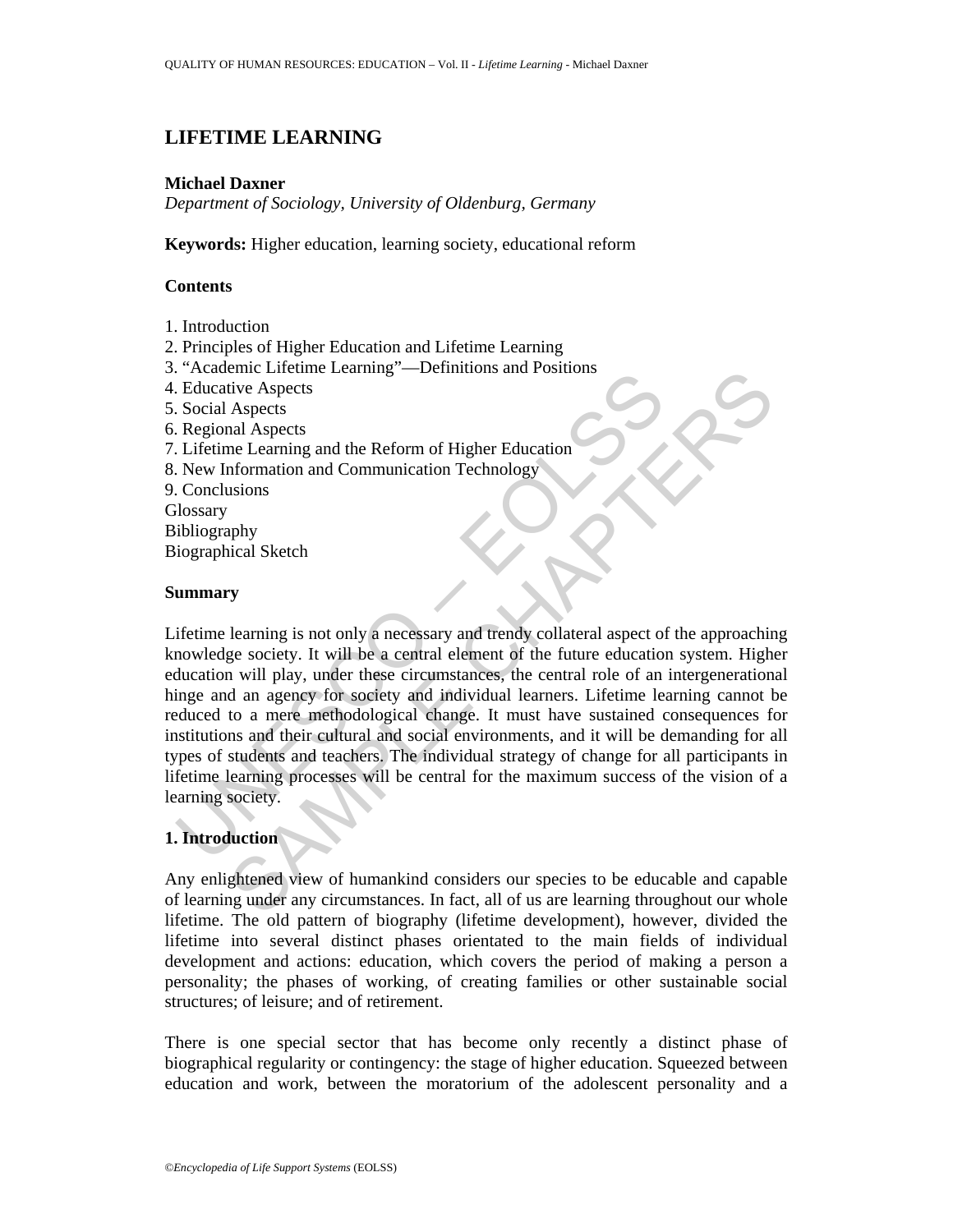privileged working place and status, this stage has special features with regard to people's learning and lifetime.

Since the establishment of universities as big licensing and qualifying institutions where research and teaching also bridge knowledge gaps between the generations, it has never been decided whether and to what extent higher education is part of society's education system.

ducation. Finally, the very special effects of science and scholarship, valums for autonomy and academic freedom and their universal approximation. Will it be possible to transfor the answers infections (Efferime learning n. Finally, the very special effects of science and scholarship, with their distinuated coordination and their distinue freedom and their universal approach, have to be consideration. Will it be possible to transfer the an If we consider it an integral part of this education system, we must investigate the correspondence between higher learning and the previous stages of education; and we must ask what "education" means in this context. Furthermore, we have to reflect on the other sectors of social and cultural life, especially the economy, that influence higher education. Finally, the very special effects of science and scholarship, with their distinct claims for autonomy and academic freedom and their universal approach, have to be taken into consideration. Will it be possible to transfer the answers into a concept of lifetime learning (LTL)? Or do we, despite all good intentions, just stick to an extrapolation of existing structures, using modern technology to hide the ruptures in our concept? There is one assumption that the trend towards LTL is also a reaction to poorly accomplished other educational reforms.

These questions are important, because they point to several interesting further aspects in the debate:

- (a) How will the basic structure of passages in status, biography, and learning be changed by the notion of LTL?
- (b) Will the distance between lay cultures and expert cultures vis-à-vis science be affected by this notion?
- (c) How can institutions adapt to the demands of LTL?
- (d) How must academic teachers and students adapt to these demands?

This article will not follow the order of these questions, but will take them up and revisit them as appropriate.

Another problem that should be touched upon in this introduction is that LTL is frequently linked with two big issues: a new and intensified relationship between higher education and the labor market; and the rise and victory of new technologies.

The first issue is closely related with the question of the position the sector of education will have in a future system characterized by LTL. There are two concurrent options, which may cause conflict and competition. If the tertiary sector is the dominant model for all post-secondary training, then the direction will indicate clearly that:

(a) the system of higher learning is an integral part of the education system, and

(b) there is one unifying perspective of this sector, and this will be qualification (work).

This clearly implies the subsuming of higher education under this tertiary sector concept. There is a consequence for what is envisaged as a highly qualified society in the future (Ulrich Teichler). Even if it is unclear how this type of society will be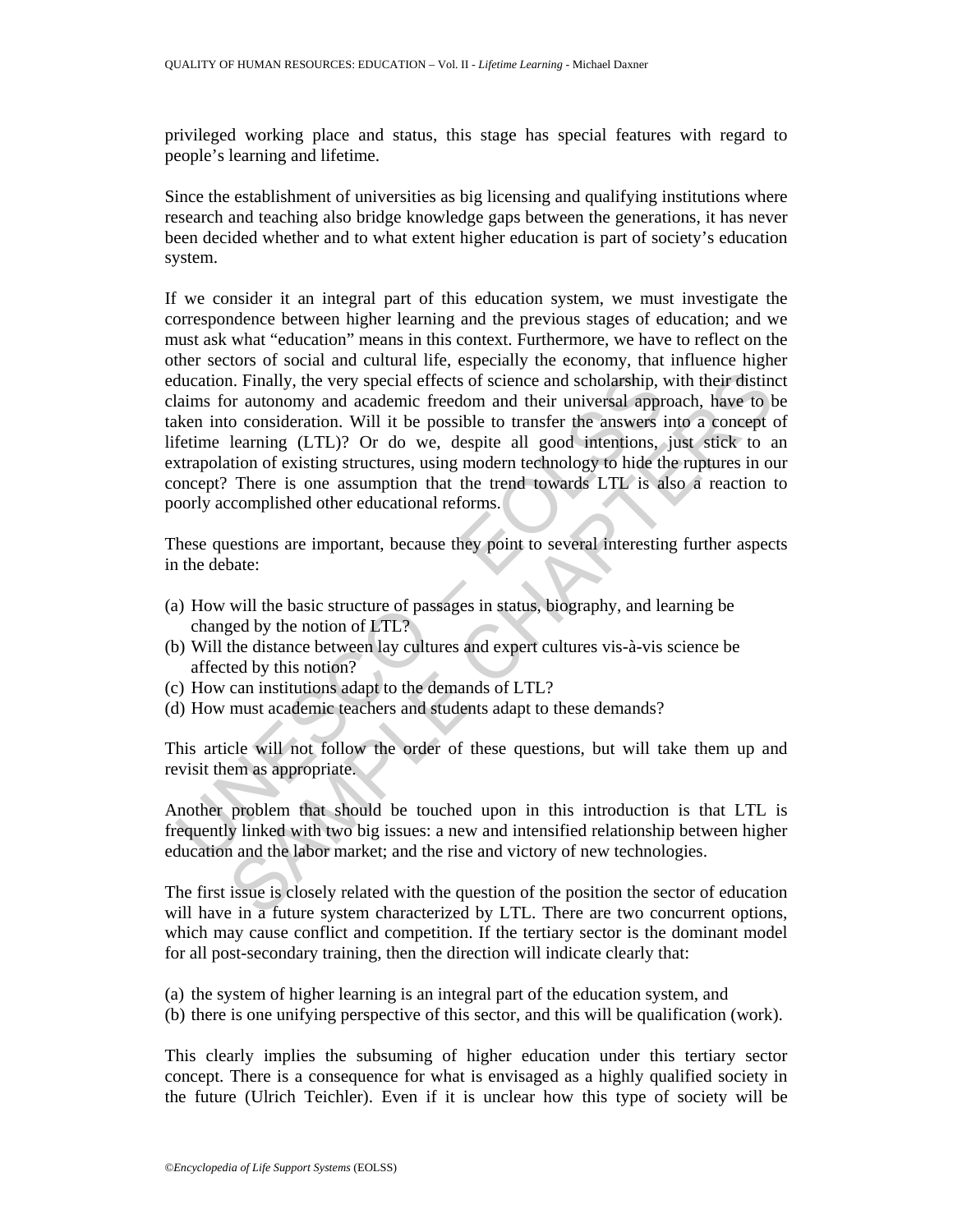organized, it will clearly depend on coping with enormous amounts of information, condensed into short-lived knowledge.

On the other hand, if the sector of higher education points at a different notion of education and the education system, then universities and all other institutions of higher learning will be clearly distinct from the rest of the tertiary sector and will have to have an established relationship with this rest. In the traditional discourse this would point at a certain "autonomy" of LTL vis-à-vis traditional organizations of education, with a strong link towards new concepts of society, marked by individualization and multifunctional constructions of personality.

This dilemma is not at all trivial, in the face of the tremendous reforms under way in the field of higher education. A system that places the institutionalized sections of LTL not into the top universities but into only loosely related institutions will affect the engagement of faculty quite differently from an option where LTL is part of the core mission of a university.

eld of higher education. A system that places the institutionalized secto the top universities but into only loosely related institutions are approach of faculty quite differently from an option where LTL is sission of a u ingher education. A system that places the institutionalized sections of LTL not<br>top universities but into only loosely related institutions will affect then<br>tof faculty quite differently from an option where LTL is part o Many consequences can be deduced from this, including the arrangement of courses, the training of faculty, and the administration. More important is the philosophy behind such an alternative. The full equality between the traditional differentiated academic training to earn a bachelor's or a master's degree, a diploma, or a Ph.D., and LTL activities will be important for all functions of higher education, especially universities, to be imbedded into new concepts of LTL such as licensing, conferring of status, and expertise. And the solution to this problem will certainly draw reactions from the economic system. Whether and how it will also draw reactions from culture and individual lifetime development will depend on how ready the institutions are to meet the challenges from these fields.

The other big issue is the use of new technologies. It is almost impossible to cover this phenomenon except superficially, as it is considered to be of equal significance for human knowledge as the invention of printing half a millennium ago. From the decades of experience of open universities and distance education we know how important the effective and efficient use of these technologies is. They gain a new dimension in the field of higher education and science, and there will be many ethical, philosophical, and practical consequences for those in LTL.

One last aspect should be mentioned in this introduction: this text will restrict itself largely to the fields of science, technology, higher education, and research, which means that the main interface with other aspects of LTL will be at the point where lay and expert cultures intersect.

## **2. Principles of Higher Education and Lifetime Learning**

There are three very special aspects to "higher" education: the educational, the socioeconomic, and the cultural. The term "higher" points to a hierarchy and to the linear upgrading from primary via secondary to tertiary, which also approximates "highest." Other systematic approaches see higher education as directly linked only to scholarship and science, as opposed to any knowledge situated on the level of common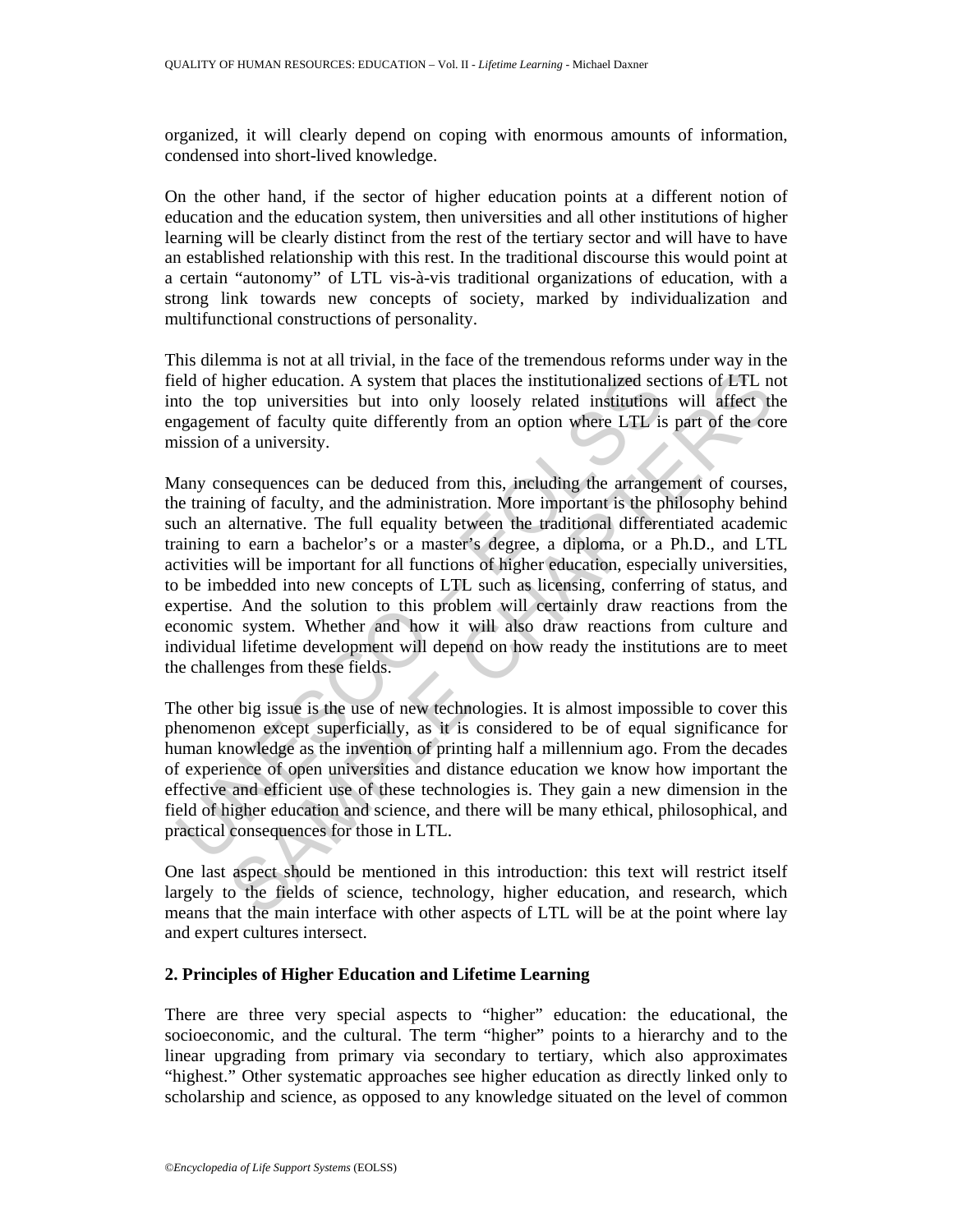sense and everyday understanding of the world. A third approach would stress the intellectual quality of higher education, as a responsibility toward the people in order to make them competent to face problems that can be solved only by scientific understanding. As for labor and industry, higher education provides the qualifications necessary for any work or service that requires scientific input, either directly via research and development (R&D), or indirectly via a sensitivity toward scientific tools and methods. All approaches share, more or less, the conviction that higher education adds to all kinds of development in a society, and adds a lot of private value, expressed by status, income, quality of life, and individual flexibility.

Thus, it is understandable that the classical "university," and later on the system of higher education, tended to become central to any developed society, and played an important role in the making of modern states. Secondary effects are elaborate licensing systems, the organization of expertise, the political and cultural impact of the scientific community, etc.

mportant role in the making of modern states. Secondary effects are el<br>systems, the organization of expertise, the political and cultural impac-<br>ommunity, etc.<br>Ill these elements will be projected onto LTL. At first glance t role in the making of modern states. Secondary effects are elaborate licensin<br>the organization of expertise, the political and cultural impact of the scientifity, etc.<br>
E elements will be projected onto LTL. At first gla All these elements will be projected onto LTL. At first glance, there is only the organizational problem of opening the institutions to students or customers of all ages, and, consequently, altering parts of the didactic concept. But this is almost to trivialize it. The concepts of LTL surpass the older idea of continuing education and derive from a very different social anthropology and cultural point of view. We may link the idea of the learning society and the knowledge society to the new notion of learning humankind, central to LTL. The easiest explanation is that the old system of clearly distinct phases in a lifetime does not match these aspirations. The traditional higher education system is unable to cope easily with the introduction of overlapping time concepts and of diachronic structures. But, and this is the main thesis, LTL and only LTL will be able to preserve the central position of higher education in a modern civil society.

There is a clear line of increasing elaboration of this aspect from the first UNESCO approaches to the current Council of Europe's concepts, the European Commission's implementation efforts, and the importance of LTL as a central aspect at the UNESCO 1998 World Conference on Higher Education, the Hamburg Declaration, and the 1998 Mumbai Statement.

## **3. "Academic Lifetime Learning"—Definitions and Positions**

In a learning society, the educative and anthropological aspects are under scrutiny. One of the key questions is whether the university, or any acknowledged institution of higher learning, is prepared to deal with these aspects and to implement the principles of LTL. UNESCO and the Council of Europe have clearly linked LTL to the reform of higher education: the university must change in order to comply with the demands of LTL.

What is unique about the university that makes it so precious to human achievement? Very briefly, one can define it as an institution that is central to the foundations of any civil society. It hosts a specific type of knowledge, theory based and above particular interests, it enjoys academic freedom, which is situated above the general human rights of the liberties of free speech and thought, and the mobility of experts and ideas. Here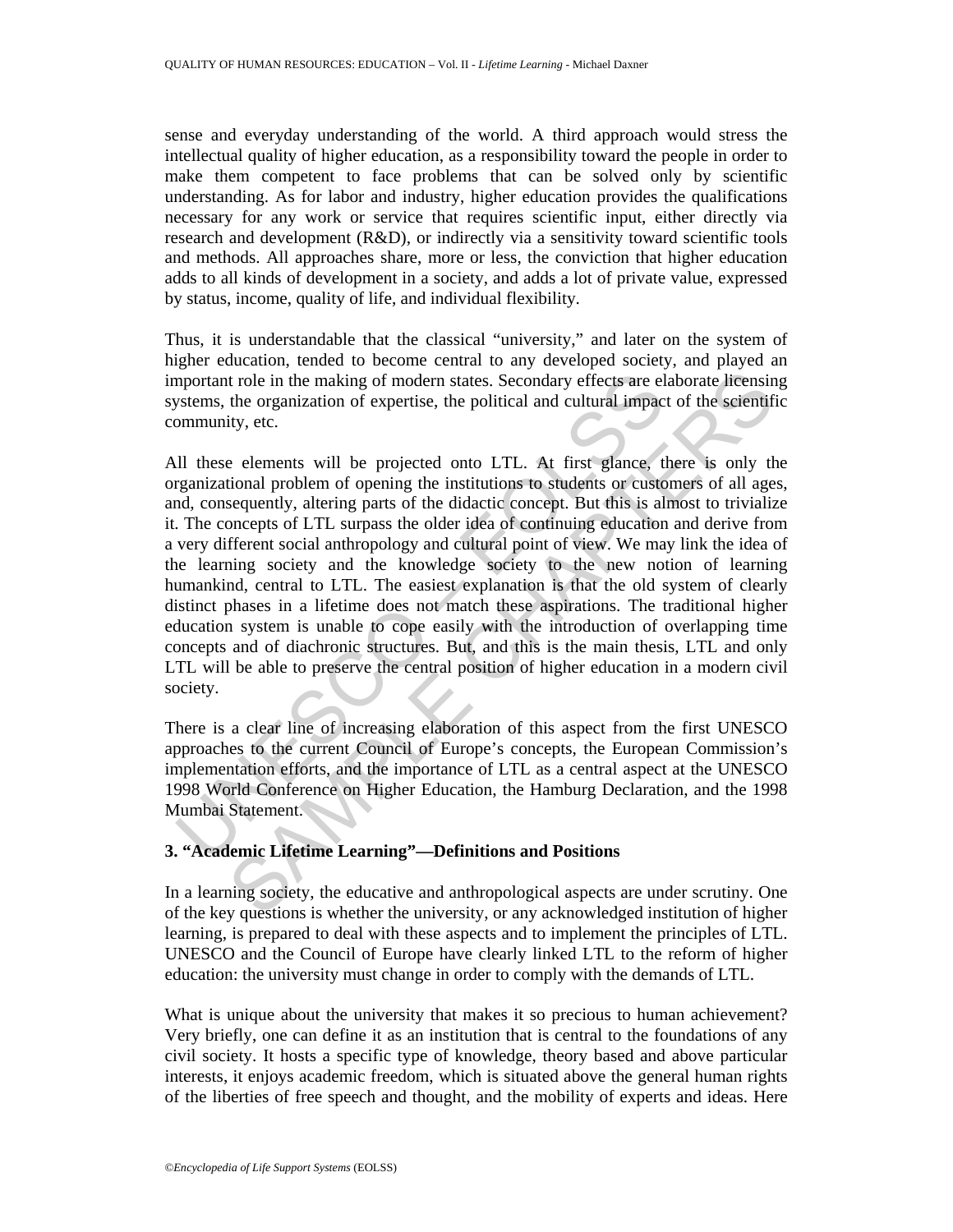we have two links with LTL: the specificity of higher education lies in the ties between academic freedom and quality, and in the actors' permanent reflection of the relevance of method and content. Common sense alone will not suffice.

Academic LTL, apart from adult education in the fields of vocational training and continuing cultural formation, will have to re-interpret its position vis-à-vis the diverse scientific communities. If the confrontation with science is at the core of higher education, then all concepts of LTL should adapt to the challenge from the various lay cultures to the expert culture of higher education. One of the first decisions to be made is whether academic LTL should be imbedded into the existing structure of the university, or be established as a second, parallel, track.

# **4. Educative Aspects**

**Educative Aspects**<br>
here is a new meaning to being adult in the context of LTL. Lifelong<br>
hence is a new meaning to being adult in the context of LTL. Lifelong<br>
nean permanent in the sense that all human beings are conti dive Aspects<br>a new meaning to being adult in the context of LTL. Lifelong does not simplemanent in the sense that all human beings are continuously adapting to the<br>ent. Being adult also implies being autonomous to a certa There is a new meaning to being adult in the context of LTL. Lifelong does not simply mean permanent in the sense that all human beings are continuously adapting to their environment. Being adult also implies being autonomous to a certain extent; moreover, it means that all individuals should attain a certain independence of judgment with regard to society and their environment. Being adult is an aim that suffers from many social and cultural restraints and barriers, mainly social, but also in the field of culture, living conditions, and all aspects of deprivation against the natural wish to participate actively in making a livable "life-world" (*Lebenswelt*; this term was coined by the German philosopher Jürgen Habermas). This is the reason why informality and selfgovernance in the learning process is so important. However, this individualizing of the learning process presents two possible obstacles to the present state of the traditional university. On the one side, there is little guidance to avoid a crude autodidactic approach toward hard science and scholarship; on the other side, the individual academic freedom of learners, other than professional scientists, is not disconnected from the institutional freedom that characterizes the university. All virtualization of higher education has to overcome these, and here the discipline is not as far as expected. The reduction of the problem to mere applications of new media and forms of communication is not enough. The concept of mature personalities organizing their learning processes according to a high level of self-determination is almost complementary to the concept of the university; it is a paradox that this complementary function is currently endangered because the centrality of higher education to society is at risk, and universities must fight hard in a segmented market under the pressure of highly efficient agencies of LTL that are outside the system of higher learning. Thus, the reform of higher education can use the concept of adult learners as a vehicle for its own purposes, and this explains, why so much emphasis is given to LTL in the context of reform. Open universities, such as in the U.K. and the Netherlands, have been rather successful in coping with this problem.

The learning of adults does not automatically imply education. This is also a crucial issue for the standard of civilization and culture. Do we need lifelong education? The traditional idea is that the main educative process comes to a provisional end after secondary education in institutions like the family and school. Beyond the adolescent phase, grown-up, adult people, with all their rights, duties, commitments, and options, are personalities for whom educational development is replaced by flexible responses to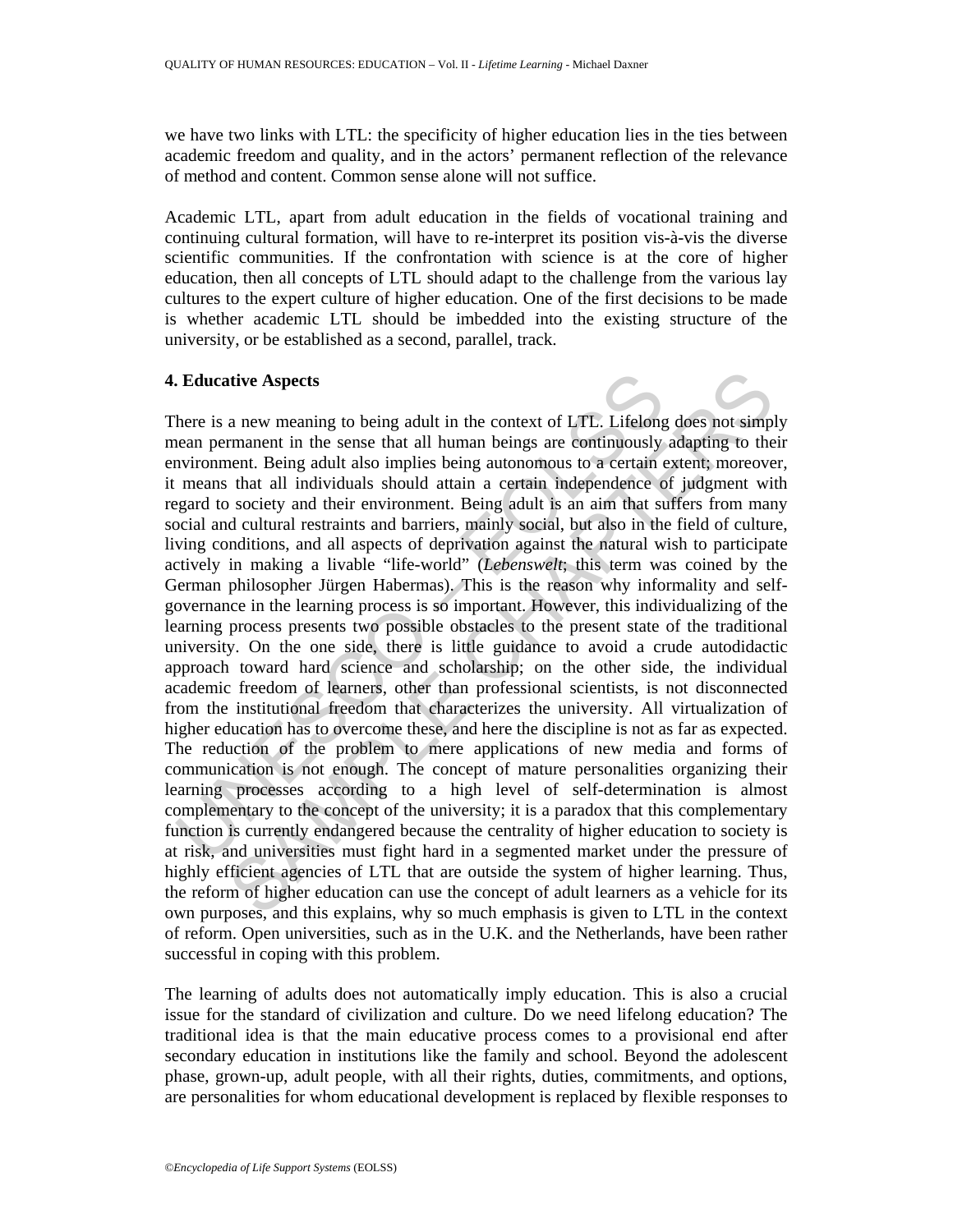the challenges of social life (family, peers) and the world of work and individual leisure. But it is evident that the rapid change of external conditions requires more than mere adaptation. New challenges demand not only new skills, abilities, and information, but also a permanent revision of ethical principles, moral standards, recognition of and critical views on rules and regulations. In short, many elements of basic education are at stake—which does not mean that they should be abandoned at every minor attack from reality. However, the really innovative challenge for LTL is to provide adequate information for a lifelong process of self-education and collective educative efforts. Again, this implies the reflection of these challenges in the content and methods of LTL.

Higher education cannot accept purely utilitarian concepts where LTL is reduced to providing to learners the exact amount of useful information required for a defined situation. Three layers of educational processes may be identified:

- (a) The need for adults to keep up with cultural standards and techniques necessary for communicating and interacting; this is the sphere of building cultural capital;
- (b) The building of competence in order to be able to discriminate and discover relevance in all fields where science plays a role; this is a sphere where learners of all ages and backgrounds are confronted with an enlarged mission of science and scientific knowledge;
- (c) The establishment of a layer of values and rules or methods in order to gain and maintain a standard of self-organization within the expert culture of higher education.

These layers should not be separated artificially, but we must have a closer look to the consequences of recognizing them.

roviding to learners the exact amount of useful information requirectuation. Three layers of educational processes may be identified:<br>
1) The need for adults to keep up with cultural standards and techniq<br>
1) The need for g to learners the exact amount of useful information required for a define<br>Three layers of educational processes may be identified;<br>need for adults to keep up with cultural standards and techniques necessary for<br>unicating Cultural capital (Bourdieu) means that individuals are able to link themselves into discourse by knowing when to develop and utter an opinion in a situation, where more than knowledge and basic information are asked for. As we know that in future science and technology will play a decisive role in all problem-orientated discourses, this ability (i.e. the possession of a certain repertoire of cultural capital) will be not only instrumental in the cohesion processes in a society; it will be also important for the degree of integration and inclusion of individuals into more than one discourse, thus empowering their self-determination and maturity. We may assume that there is a surplus in educational power over the mere cognitive aspect.

It is also important to recognize that adequate definitions of problems and their solution depend on a higher educational level than in the past. This is generally so for higher education. Transdisciplinary approaches require a very high level of combinatory skills and a deeper understanding of the interdependencies between science and reality. The confrontation with the notion of relevance is also an educative aim, because it requires a change in individuals' time and energy budgets. To build a competent public is one of the noblest missions of the university in the future. This competence is also an instrument to overcome secondary analphabetism in scientific thinking and language. A habit for LTL has to be developed, and will further educate people. This comes close to the notion of Humboldt about science being by itself a means of educating people (best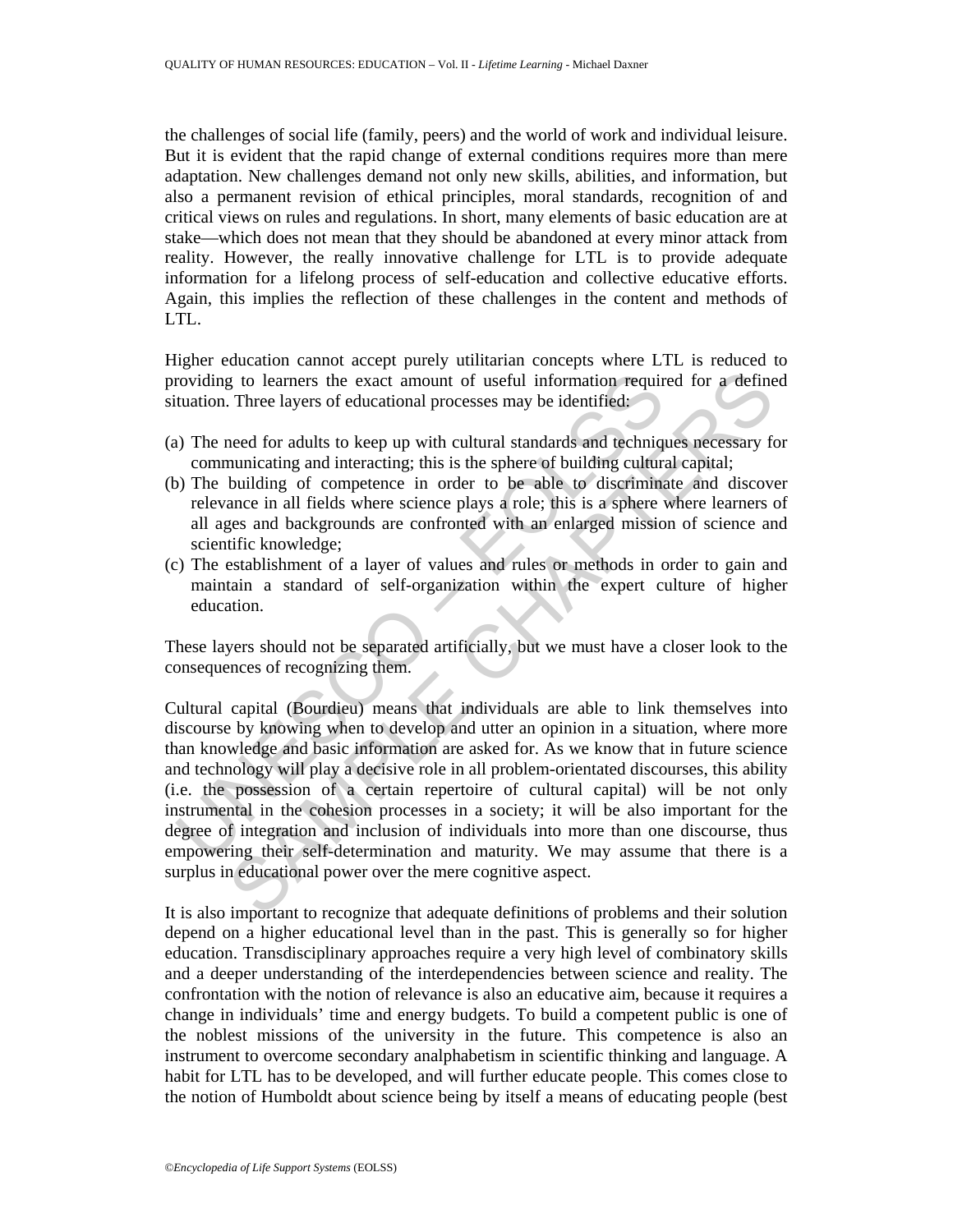represented by the German *Bildung*, instead of *Erziehung*: **see** *Glossary* for an explanation of these concepts); the combination of these two elements with the third layer makes the adventure of academic LTL even more demanding. Inherent in the privilege of studying in an institute of higher learning is the danger of becoming estranged from one's background. It has to do with the incompatibility of lay and expert cultures. Each and every biographical phase in which individuals come into contact with scientific thinking and problem definitions adds to both the privilege and the danger. The new culture of learning, required by the concepts of LTL must take this into consideration.

Emancipation from unsatisfactory situations is not only a social program. Emancipation through higher education is also a program of compensating for lost opportunities in the past. Since family structures, basic and secondary education, deprived childhoods, poor social and cultural conditions, etc. merge in the adult personality, it is only fair to attribute a compensatory role to LTL. As the mix of unpleasant background experiences can hardly be deconstructed by LTL, many approaches will compete. But they all have in common what can be read from a case study aiming at professional skills:

The project "seeks to achieve equality of outcomes for people whose circumstances, geographic, physical or cultural, would not permit them becoming professionally qualified."

ast. Since family structures, basic and secondary education, deprived<br>orial and cultural conditions, etc. merge in the adult personality, i<br>tribute a compensatory role to LTL. As the mix of unpleasant backgram<br>in hardly be examply structures, basic and secondary education, deprived childhoods, poor delutral conditions, etc. merge in the adult personality, it is only fair to contract a compensator yole to LTL. As the mix of unpleasant backgro The argument is not aiming, at this point, at professionalization but to the fact that education is an element of the circumstances. The compensating element always includes an element of "re-education" insofar as the state of and demand for adequate education will always have changed for people who enter a learning process at a later stage. Even if a university is just replacing traditional school education or professional training, this will happen in a way that is modified by the scientific foundations of those involved. This can imply a more or less direct link to research interests and strategies, or it will be shaped by the academic teaching experience of some of the actors. Confronting these students with ordinary undergraduates will have further consequences for the structure of the learning process in academia.



Visit[: http://www.eolss.net/Eolss-sampleAllChapter.aspx](https://www.eolss.net/ebooklib/sc_cart.aspx?File=E1-12-03-08)

#### **Bibliography**

- - -

Alheit P. and Kammler E., eds. (1998). Lifelong Learning and Its Impact on Social and Regional Development: Contributions to the First European Conference on Lifelong Learning, Bremen, 3–5 October 1996, 858 pp. Bremen: Donat. [This is a standard anthology with many contributions regarding good practice.]